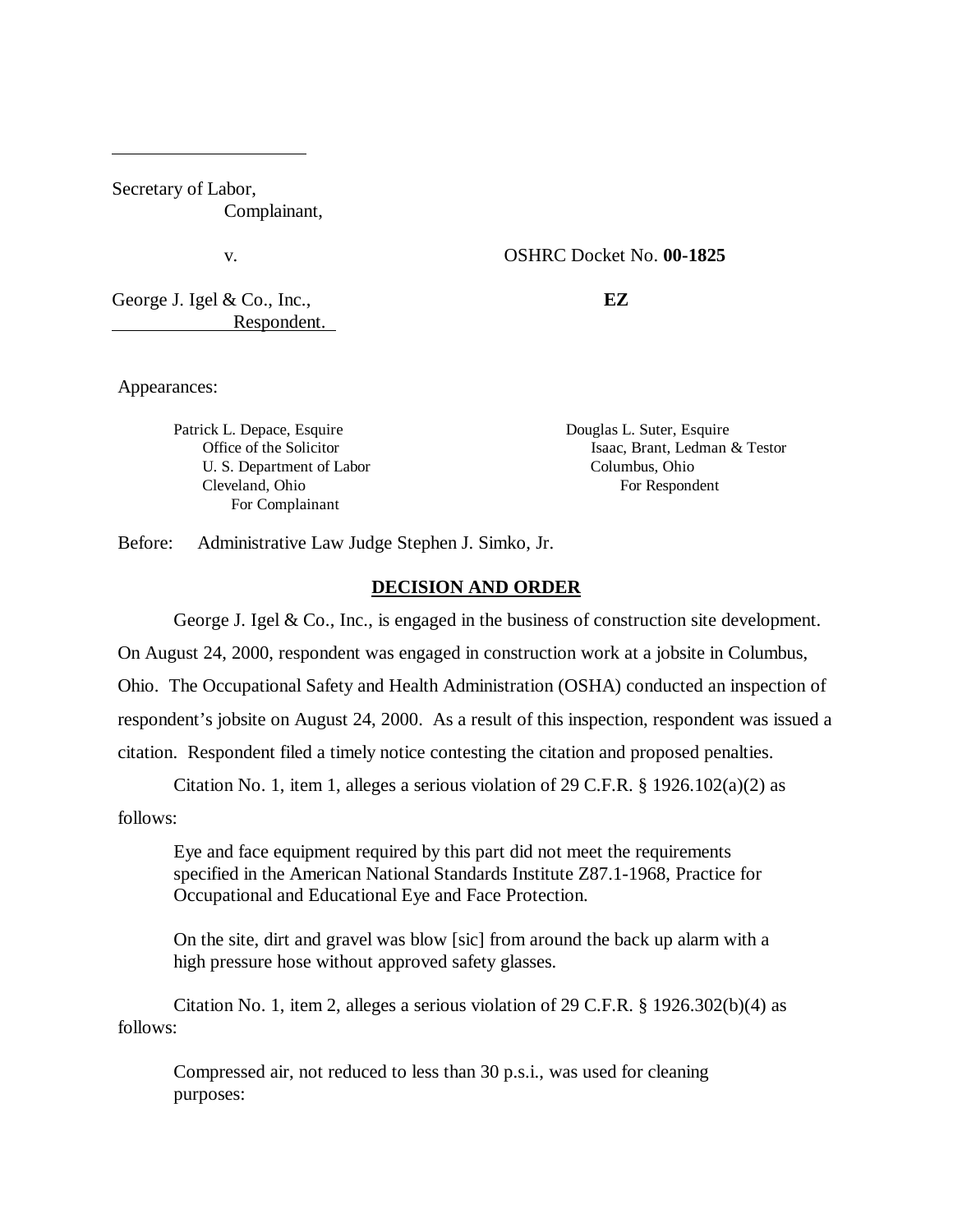On the site, dirt and gravel were removed from the back-up alarm with a [sic] air pressure hose with 160 pounds per square inch.

Citation No. 1, item 3, alleges a serious violation of 29 C.F.R. § 1926.601(b)(10) as follows:

Trucks with dump bodies were not equipped with positive means of support, permanently attached, and capable of being locked in position to prevent accidental lowering of the body:

On the site, work was performed with the truck bed up without locking the equipment to prevent the bed from lowering.

A hearing was held pursuant to the E-Z trial procedures in Columbus, Ohio, on January 17, 2001. At the conclusion of the hearing, a bench decision was issued vacating Citation No. 1, item 1, and affirming Citation No. 1, items 2 and 3. A penalty of \$300 was assessed for item 2 and a penalty of \$2,000 was assessed for item 3.

Excerpts of relevant transcript pages and paragraphs, including findings of fact and conclusions of law, are attached hereto in accordance with 29 C.F.R. § 2200.209(f).

# FINDINGS OF FACT AND AND CONCLUSIONS OF LAW

The foregoing decision constitutes the findings of fact and conclusions of law in accordance with Federal Rule of Civil Procedure 52(a).

## ORDER

Based upon the foregoing decision, it is ORDERED:

1. Citation No. 1, item 1, is vacated.

2. Citation No. 1, item 2, is affirmed as a serious violation and a penalty of \$300 is assessed.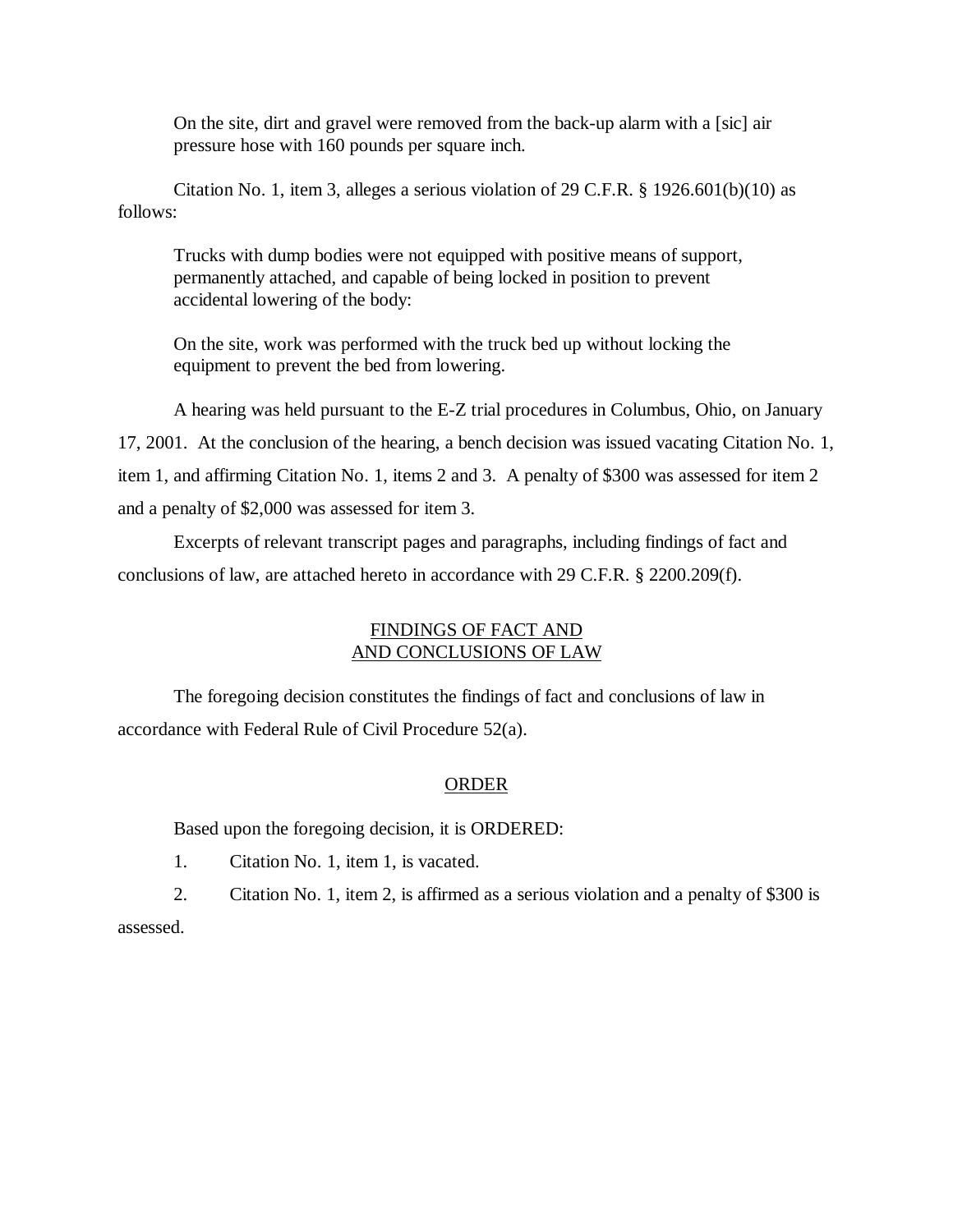3. Citation No. 1, item 3, is affirmed as a serious violation and a penalty of \$2,000 is assessed.

 $\overline{a}$ 

STEPHEN J. SIMKO, JR. Judge

Date: February 8, 2001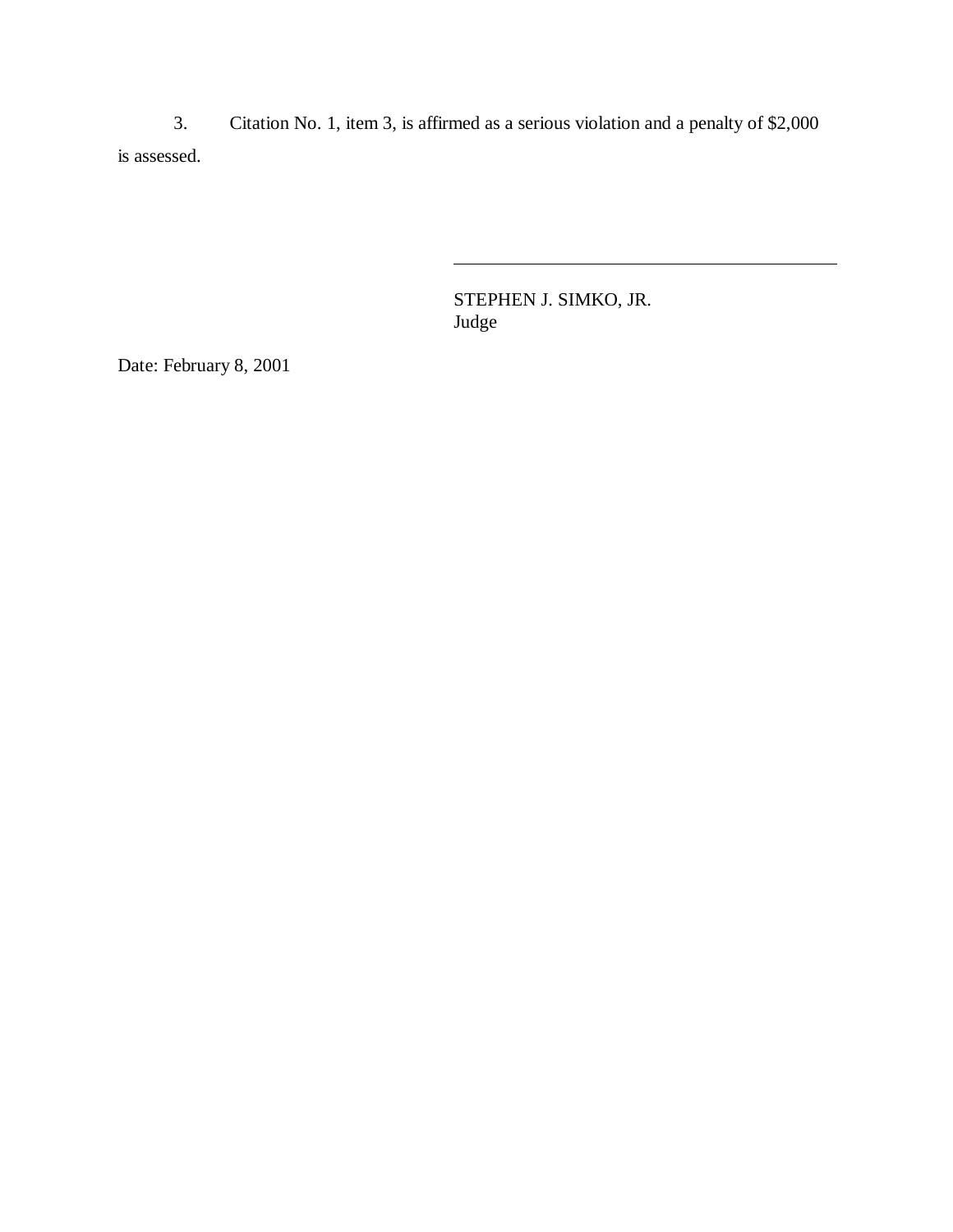1 (On the record.) 211

2 JUDGE SIMKO: Back on the record. It s 3:15 in the 3 afternoon. I have reviewed all the exhibits both sides 4 have submitted today. I took copious notes during the 5 hearing, and I have reviewed those notes and the testimony 6 and all the evidence that s been presented today. 7 At this time, I m going to enter a decision on the 8 record. It ll be followed, after I receive the transcript, 9 with the portions of the transcript in this decision 10 attached thereto, and I will add additional language and 11 some discussion in the decision which will follow in 12 writing. What I m going to give you today is pretty much 13 the guts of the decision, however. 14 Going straight to the citation, which was issued as 15 the result of an inspection that took place at Respondent s 16 work site on August 24, 2000 at 1668 West McKinley Avenue 17 in Columbus, Ohio, three items were issued in this 18 citation. 19 The first one alleged the violation of 29 C.F.R. 20 1926.102 (a) (2). It alleges that eye and face equipment 21 required by this part did not meet the requirement 22 specified in the American National Standards Institute 23 Z87.1 (1968) Practice for Occupational and Educational Eye 24 and Face Protection, specifically on the site. Dirt and 25 gravel was blown from around the backup alarm with a high BURKE COURT REPORTING CO. (856) 627-7733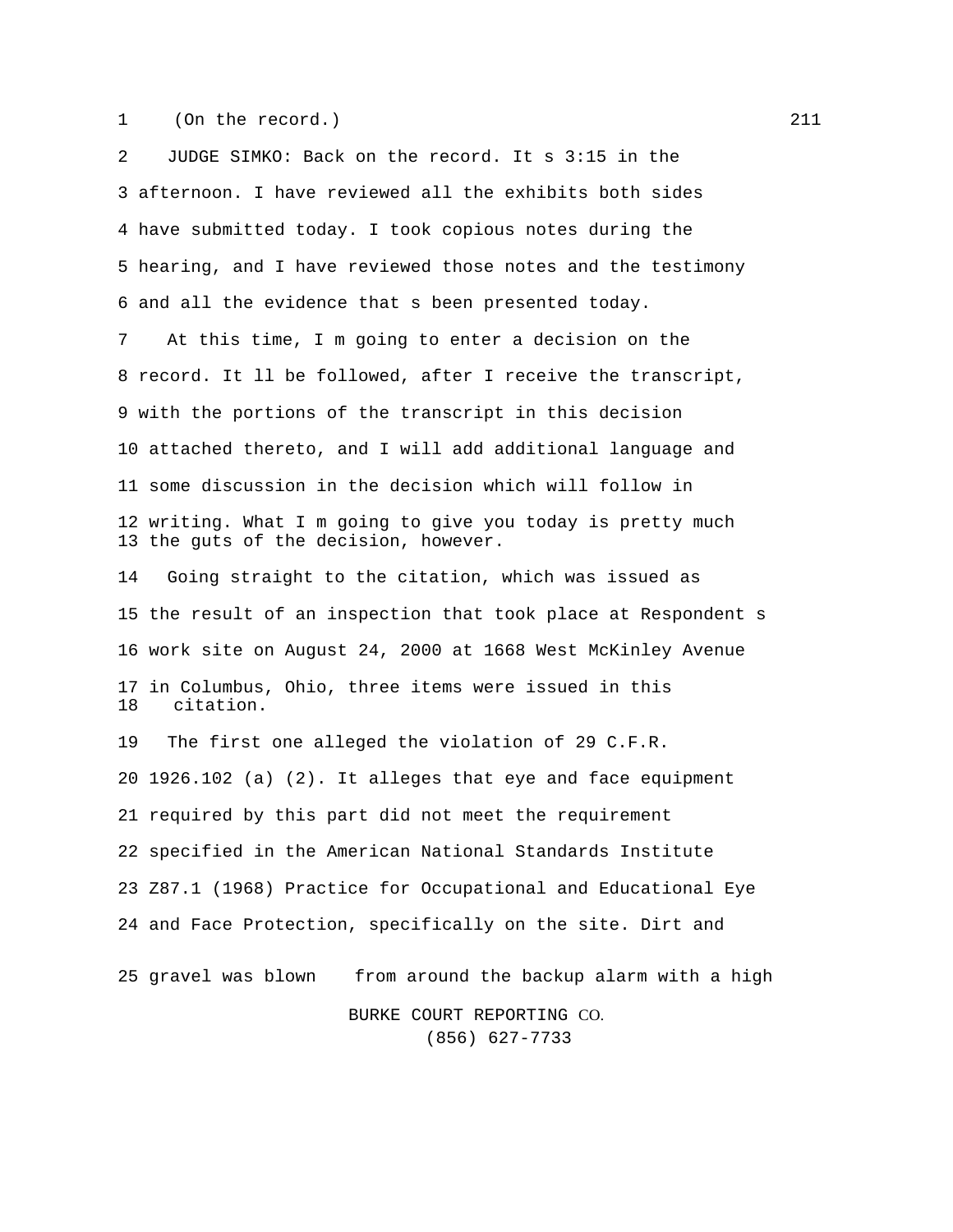1 pressure hose without approved safety glasses.

2 The four elements which we referred to earlier in this 3 case will apply to all of these violations, specifically 4 whether the standard applies, whether the terms of the 5 standard have been violated, whether employees were 6 exposed, and whether there was knowledge. If that is 7 proved, then we go to the next element., and that is the 8 employee misconduct defense.

9 Here, the employee was not wearing safety glasses. 10 Everyone admits that. He was wearing his regular 11 prescription eyeglasses. These were not safety glasses in 12 accordance with the ANSI standard. The terms of the 13 standard were not complied with. The employee was exposed 14 to the hazard of flying rock and debris in the area. 15 The element which we reach next is the element of 16 knowledge, and I find that there was no knowledge on the 17 part of the Employer on this site, either actual or 18 constructive, and that s because the mechanic arrived on 19 this jobsite, although he had been called out here by the 20 superintendent, he arrived on the jobsite while the 21 superintendent and the Safety Director were meeting with 22 the Compliance Officer. They had no knowledge of his 23 presence when he arrived on the site.

24 This is a matter of personal protective equipment 25 which the Company does require and appears to enforce. The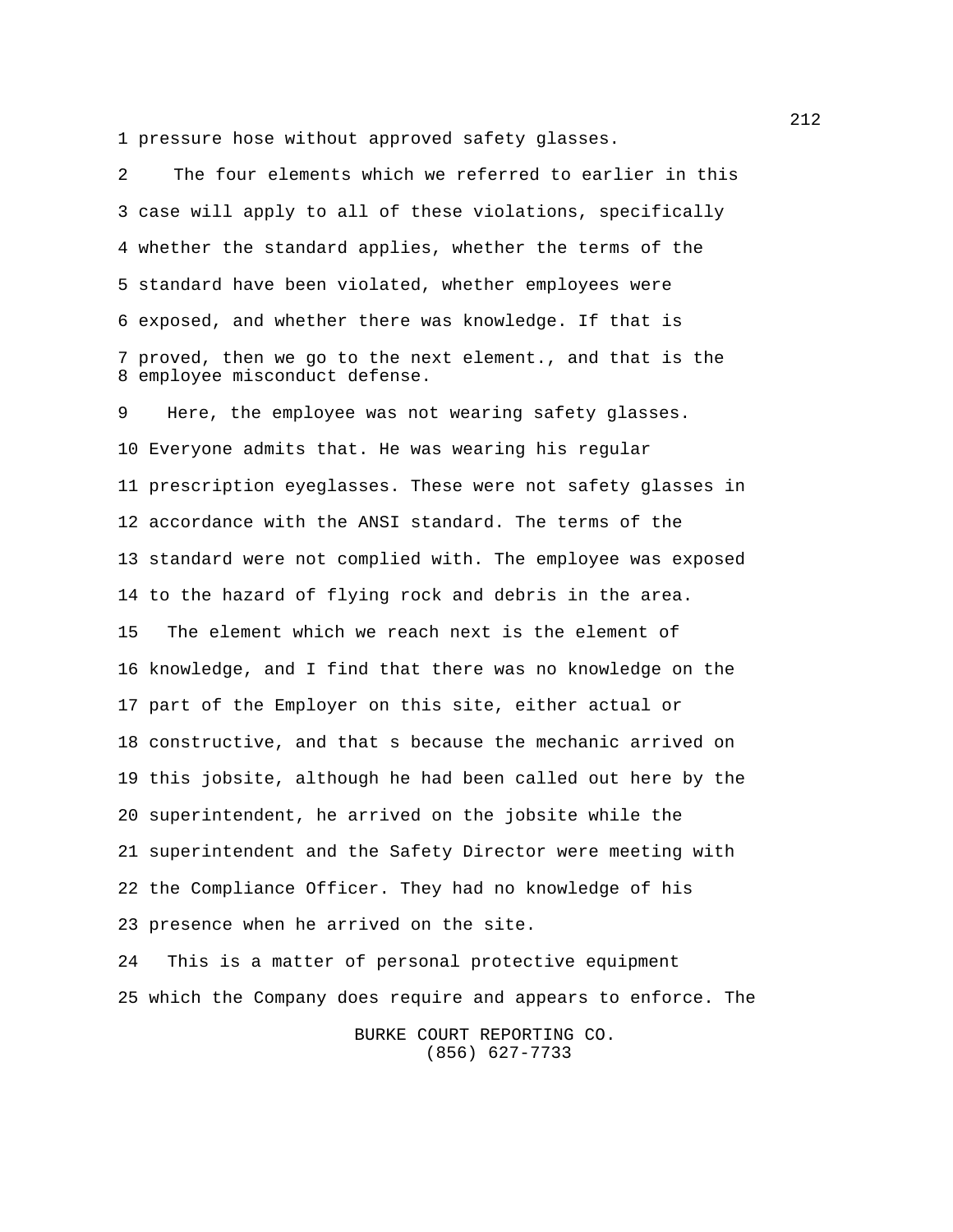1 employee was not wearing it, and this Employer, being at 2 least 300 yards away, did not know and could not have known 3 of the requirement of the fact that this employee was not 4 wearing the personal protective equipment. So due to lack 5 of knowledge, I am vacating this item and assessing no 6 penalty.

7 With regard to Item Number 2, this alleges that 8 compressed air which was not reduced to 30 pounds per 9 square inch or psi was used for cleaning purposes in 10 violation of 29 C.F.R. 1926.302(b)(4). Specifically on the 11 site, dirt and gravel were removed from the backup alarm 12 with an air pressure hose with 160 pounds per square inch. 13 There appears to be no dispute as to the specific 14 facts alleged herein that this hose did contain 160 pounds 15 per square inch of pressure. The Respondent argues that he 16 did not know that there was a construction standard that 17 applied. There was a general industry standard that 18 applies, however, and here we find that there truly was a 19 construction standard that did apply. 20 Even if there were not a construction standard that 21 applied, the general industry standards do apply whether or 22 not corresponding construction standards to all industry. 23 So you might want to look at that in the future for any 24 other standards that might apply to your operation. 25 There was the knowledge required in this case is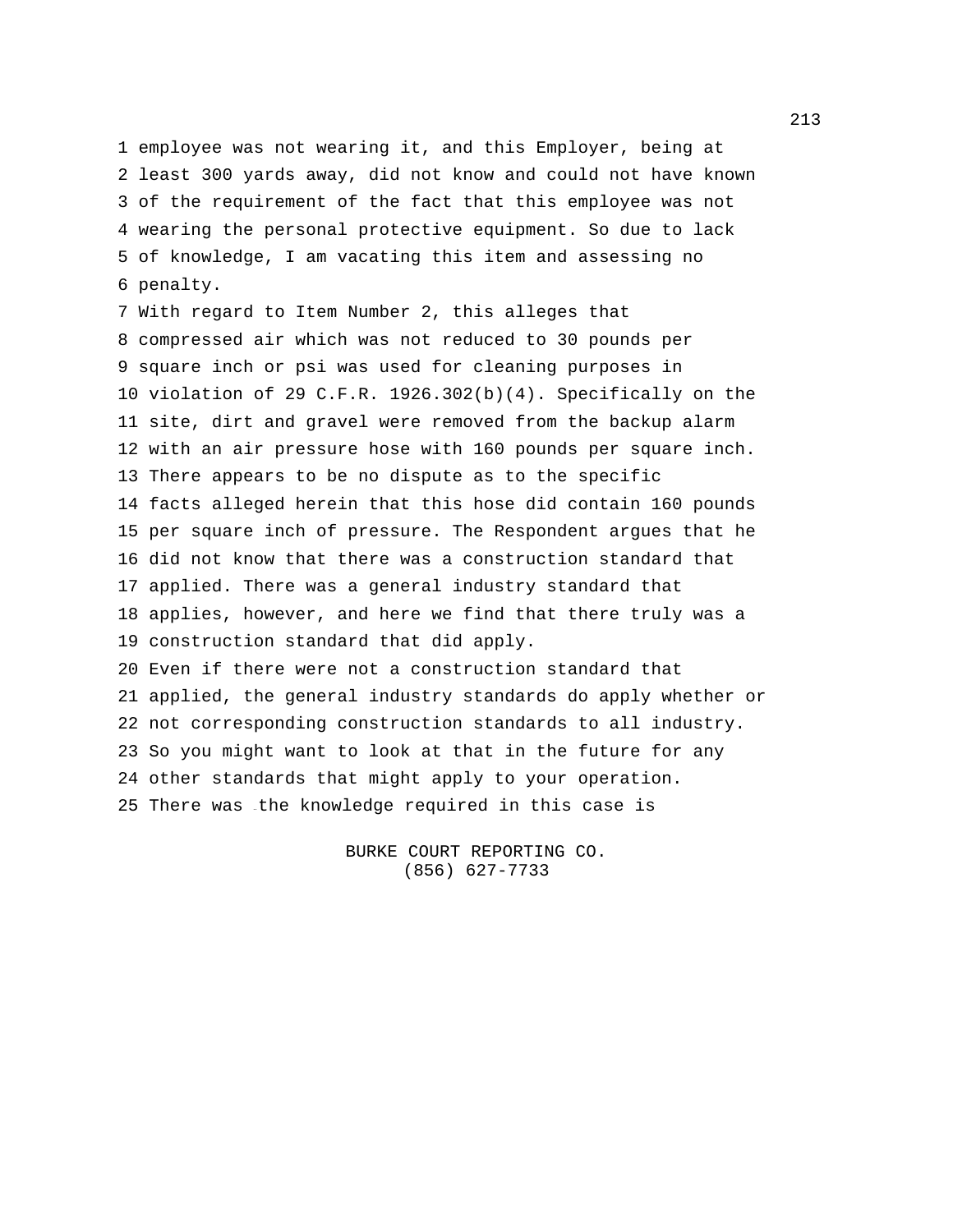1 knowledge of the condition, not the existence of a law or 2 standard. As they said in the old days, ignorance of the 3 law is no excuse. Well, ignorance of the existence of a 4 standard here is no excuse either. But it s the knowledge 5 of the condition that we re talking about. 6 Here, the Respondent, management knew that 160 pounds 7 per square inch was being used for cleaning purposes. 8 There s been nothing to contradict that, and it was not 9 reduced to 30 pounds per square inch. After the 10 inspection, Respondent acted in good faith and got the 11 appropriate wands and nozzles to step this down and make 12 this these cleaning nozzles comply with the standard. 13 This goes to the good faith of this Respondent, and I 14 think the Respondent did act in very good faith in making 15 these corrections. I do find that a violation of the 16 standard occurred. The employee was exposed to this. The 17 standard requirements were not complied with, and it was 18 applicable. I also find the requisite knowledge of this 19 condition.

20 However, I do believe that the penalty, given the good 21 faith on the part of this Company, its good safety program, 22 good safety record and the interest of the safety of its 23 employees should be reduced and will be reduced to a total 24 of \$300 for that item.

25 Now, we go to --that amount is assessed -- Item 3.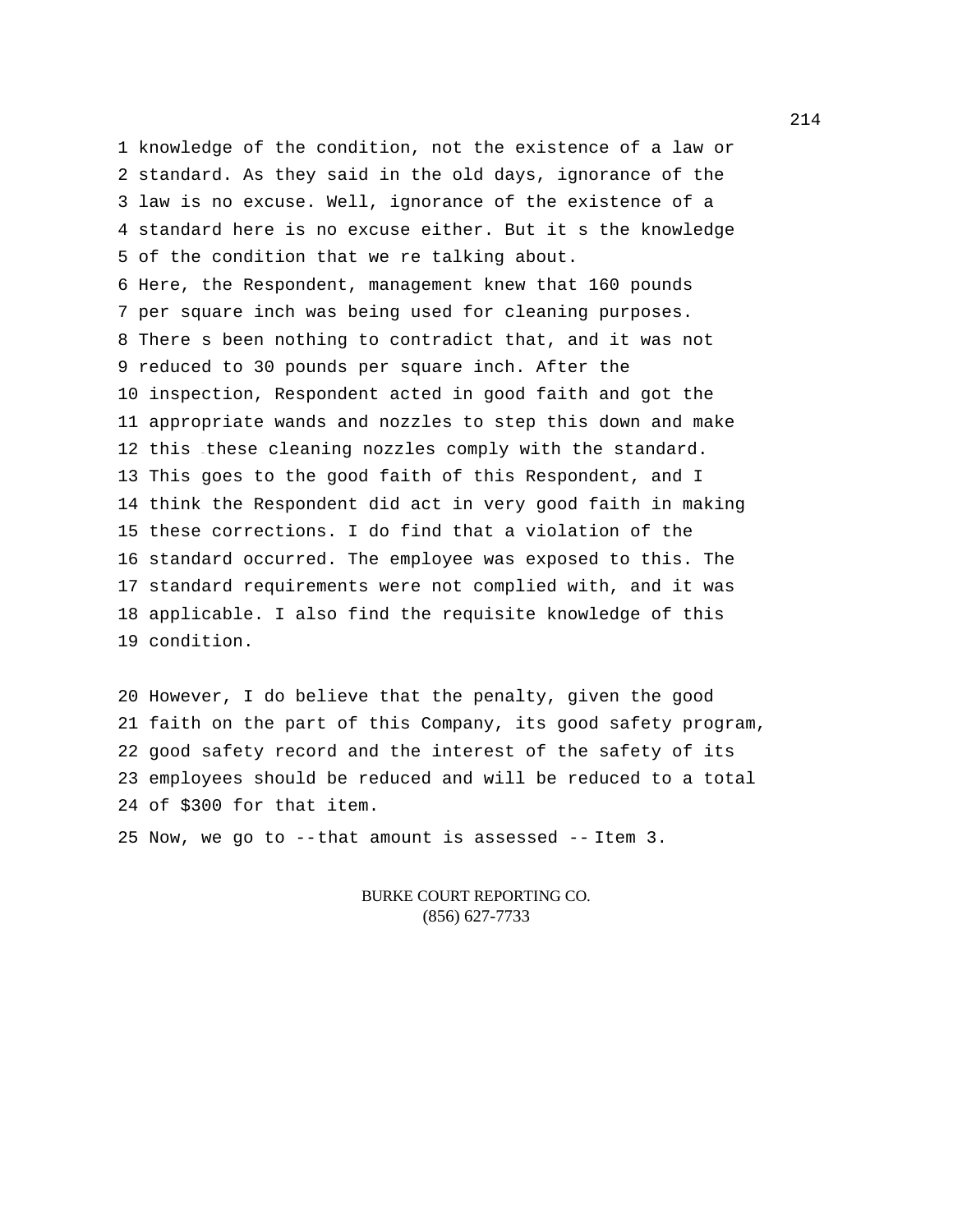1 This is the item that both sides seemed to focus most on. 2 The Citation Item 3 of Citation Number 1 alleges violation 3 of 29 C.F.R. 1926.601(b) (10) in that trucks with dump 4 bodies were not equipped with positive means of support 5 permanently attached and capable of being locked in 6 position to prevent accidental lowering of the body. 7 Specifically on the site, work was performed with the truck 8 bed up without locking the equipment to prevent the bed 9 from lowering.

10 The first element of the Secretary s burden is the 11 applicability of the standard. Clearly, the standard does 12 apply. This is a truck with a dump body. It s used in 13 construction. The next element is whether there was 14 compliance with the terms of the standard, and I find that 15 there was not a positive means of support permanently 16 attached to this truck body which was capable of locking in 17 position to prevent accidental lowering of the body. 18 We reach next the question of exposure. There is some 19 difference of opinion in this testimony that I must 20 resolve. The Compliance Officer testified that he observed 21 Mr. Testa reaching in to pull muck and dirt and mud from 22 the area of the backup alarm. Mr. Testa testified that he 23 only used the wand to blow it out. He did not reach in 24 there.

25 However, Mr. Testa did testify that he came, if I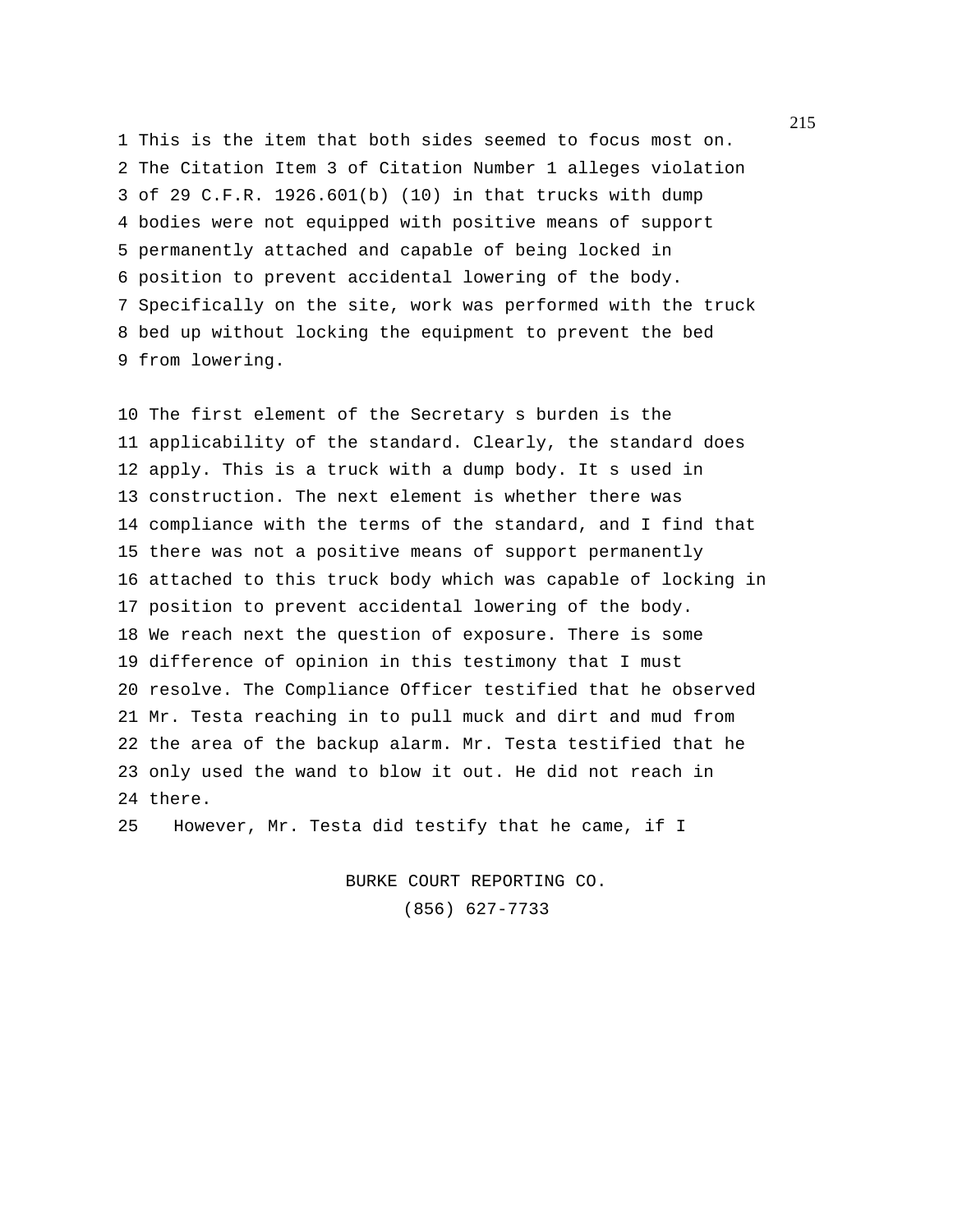1 accept the totality of his testimony, that he came within 2 six inches of a crush point. Exposure is not just being 3 actually exposed. It s having access to a hazard and to a 4 zone of danger. Mr. Testa clearly was within the zone of 5 danger not only being able to be crushed by the truck body 6 coming down and crushing him between the bed and the frame, 7 but also just the bed of the truck coming down could strike 8 an individual who is six inches from a crush point or even 9 up to three feet from the backup alarm itself. 10 So. I find that the credibility rests with the 11 Compliance Officer. However, even if I find that Mr. 12 Testa s testimony is credible, which I do not totally 13 discredit, I find that he is within the zone of danger. 14 And therefore, has access to the hazard and therefore is 15 exposed. 16 The final area that I have to deal with in the 17 Secretary s case-in-chief is knowledge on the part of the 18 Employer. For the first item, there was no knowledge 19 because Mr. Testa arrived on the site without the knowledge 20 of the management, and management was nowhere near the 21 area. It involved using personal protective equipment, 22 something that was in the control of the employee. 23 Here, we re talking about knowledge of condition,

24 which is a bit different. The condition is the condition 25 of this truck not being equipped with a positive means of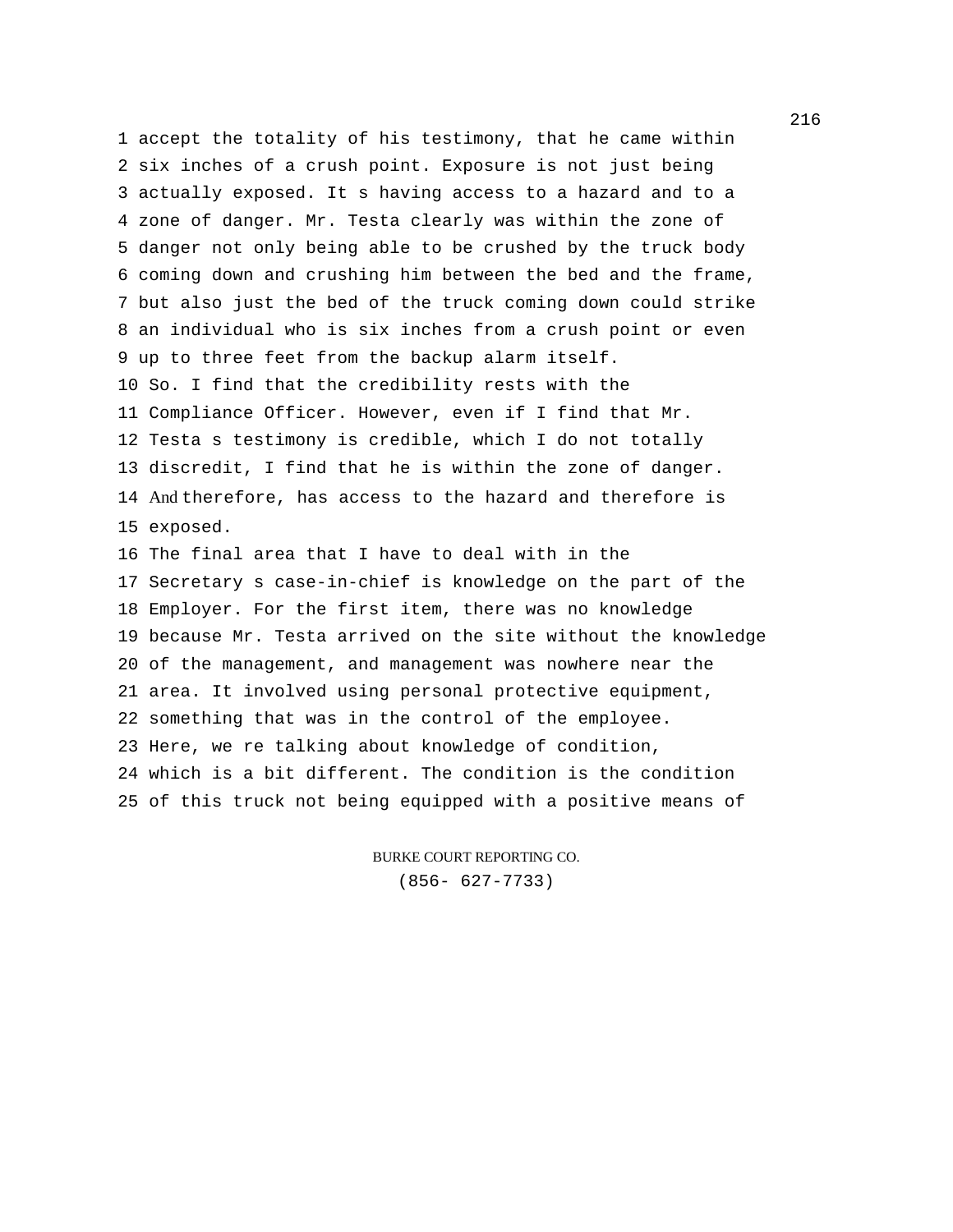1 support permanently attached. The testimony was that this 2 was a condition that existed for possibly two weeks without 3 correction.

4 The superintendent called for a mechanic to come out 5 to this jobsite. He knew that the mechanic was going to be 6 coming out here to work on a problem with one of its 7 trucks. The driver was charged by the Respondent with the 8 responsibility to check the safety of the truck. He knew 9 that the lock bar was off for two weeks. He also testified 10 that a night mechanic took this lock bar off. 11 The night mechanic, according to the testimony of Mr. 12 Igel, has responsibility which is delegated by the 13 Respondent to inspect the equipment daily on a nightly 14 basis. The Respondent had a program for inspections by the 15 driver and the night mechanics, but obviously, did not have 16 a program for those mechanics or drivers to report the 17 deficiencies to management in an effective manner. This 18 was came through from the testimony of Mr. Igel and Mr. 19 Culver. 20 Now, management has an ongoing responsibility to

21 inspect equipment for deficiencies. They cannot relegate 22 this responsibility or delegate this responsibility to 23 drivers and mechanics without some mechanism for reporting 24 this to management. It could have known of the existence 25 of the hazard with the exercise of reasonable diligence,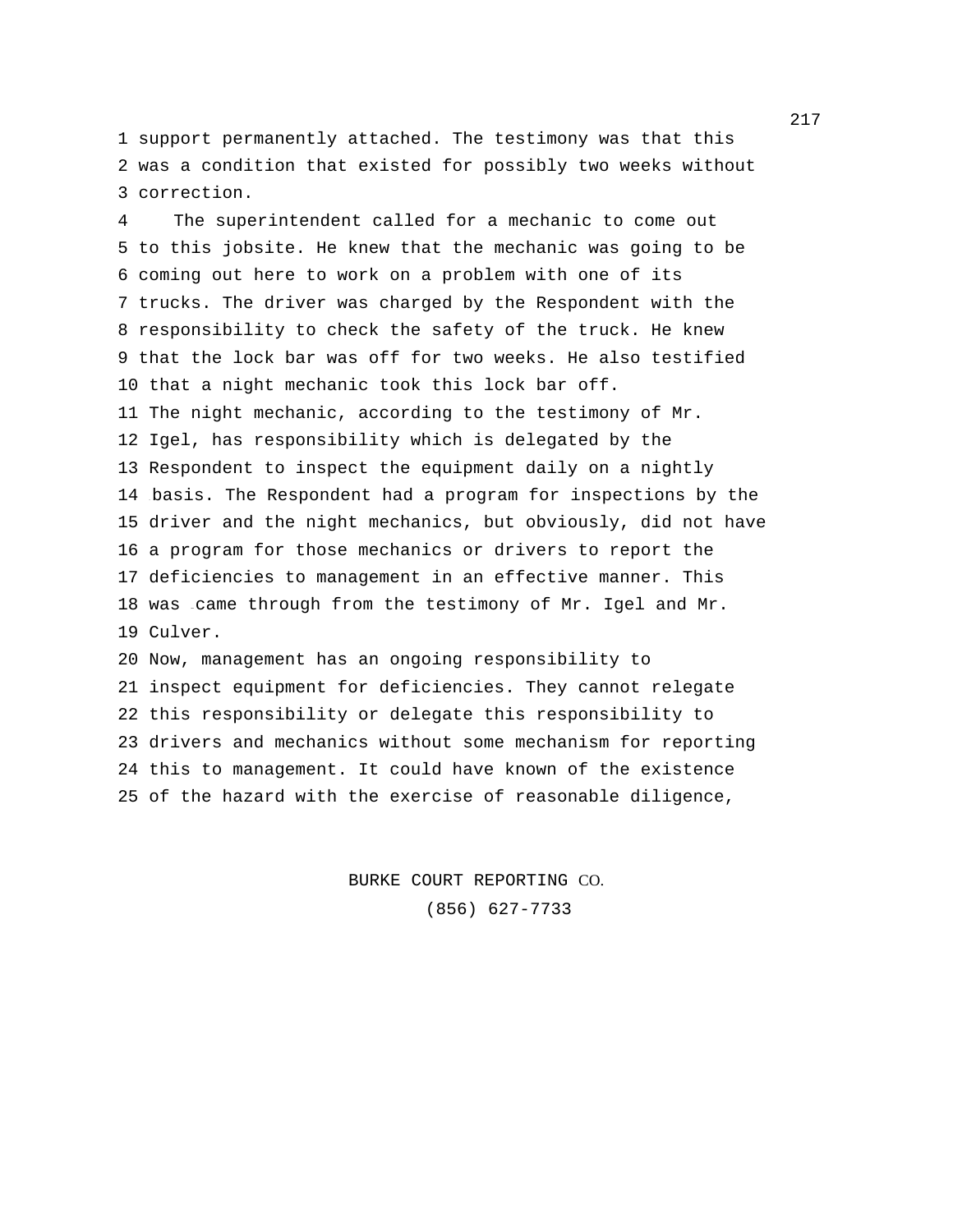1 and therefore, had requisite knowledge of the violative 2 condition.

3 The Employer has the responsibility to discover 4 violations on its jobsite and has an ongoing responsibility 5 to locate these conditions whenever possible. And here it 6 was possible, and in fact, it was known to the driver, and 7 it was known, apparently, to the night mechanics, but there 8 was no mechanism to get this corrected. 9 I find that the Secretary has carried his burden on 10 his case-in-chief, and now, we turn to the unpreventable 11 employee misconduct defense. The threshold question that I 12 have before me is one of applicability of this defense. 13 Does the standard require a positive employee action. An 14 example of that is an employee must wear hi~ personal 15 protect~Lve and eye equipment or tie off 1o a beam, or does 16 it require Employer action such as erecting guardrails. 17 This affirmative defense is geared primarily towards 18 violations over which employees have individual control. 19 Arguably, this is one that falls within, and I would find 20 and do find, that this falls within the area of Employer 21 action rather than the individual employee action. 22 Even if this does fall within the area of where 23 employee action would come into play, there are four 24 elements that the Respondent must reach to prove his 25. defense. One is whether the Employer has established work